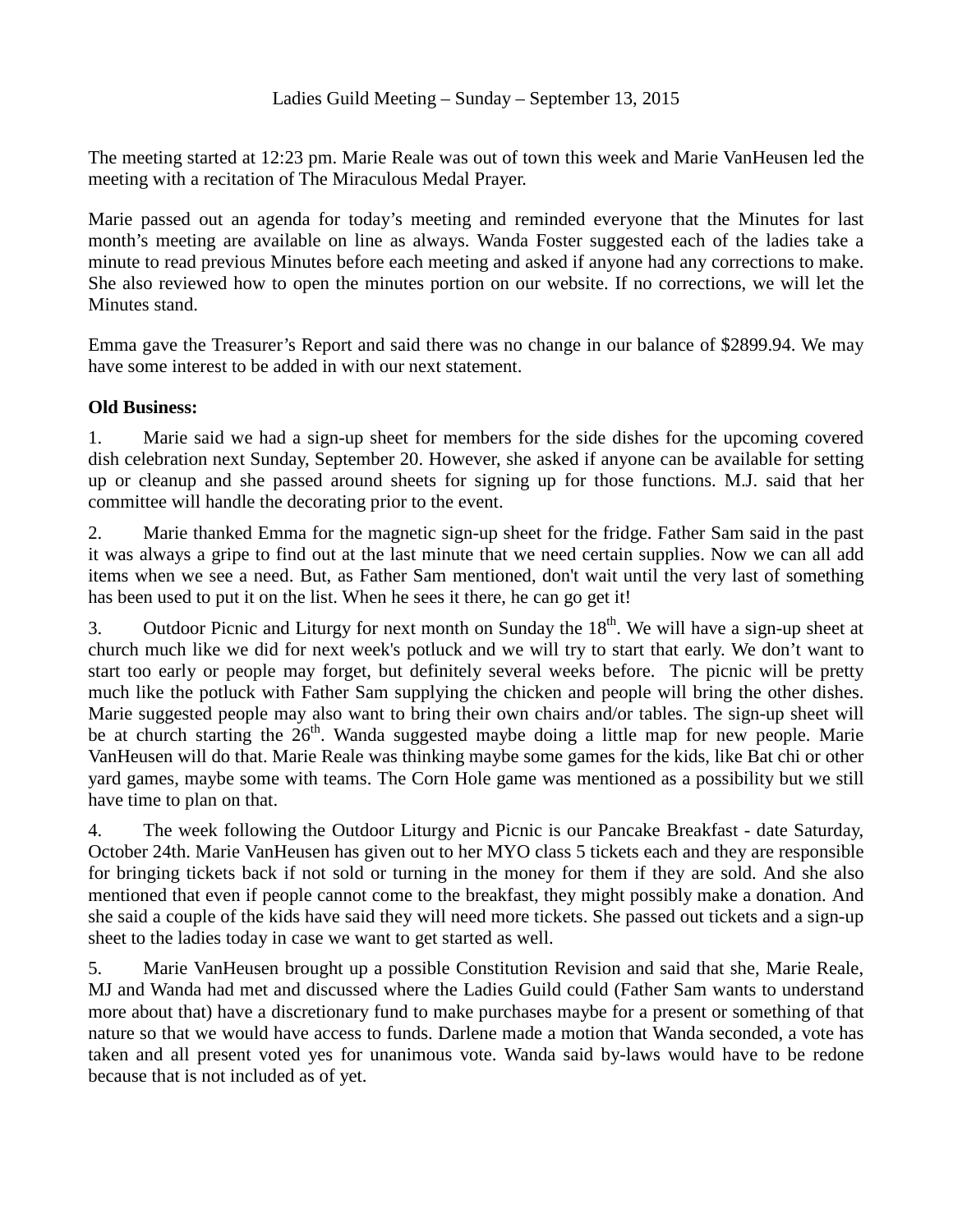6. Marie VanHeusen brought up the rosary making we had previously discussed and said the kit that she had was taken by Tressa. She will look into sending off for a kit, which may be different than the one that she had before. But as we are quite busy with activities through the remainder of the year, maybe we should think about the possibility of waiting until after the first part of the year and maybe even during Lent to undertake this project. But, we do have a pretty full schedule right now.

7. Father Sam went through and found some rosaries and other items that Father Jack had ordered way back and can be used for the store gifts. After going through these items they decided to order only one each of several gift items we might want to consider ordering since many of these items come in sets of four when you place an order. Then we can see what they are like and check quality, etc. before ordering in bulk. So, we will have a few things for the kids. But Father Sam said it has been his experience that you do have to be very careful when ordering because you can be taken advantage of. So, we will first need some things that are basic and go from there. The need for a letter for store gifts being signed by Father Sam was mentioned and it was brought up that some stores will donate four or five gift cards as donations and some stores choose to give a 10% discount to churches when they make purchases. So those are a couple of options.

8. Marie brought up the possibility of a Fall Bazaar/Yard Sale and possible Bake Sale and asked did we want to go ahead with that and if so, what date? A show of hands approved a Bake Sale and a date of November  $14<sup>th</sup>$  was mentioned as being the latest we might want to consider due to the upcoming Season of Announcements and the holidays. Marie mentioned possibility of family craft projects. She said she will get her kids fired up and this will be a good time to donate for the holiday sale.

9. Heather is back and ready to work on the Social Hall Bulletin Board. She said she needs current pictures to put up on the board and suggested people can email her and she can print the pictures from that. Right now she doesn't have anything new to put up. She said she does think putting current bulletin is good idea as well as religious articles that she can post. M.J. suggested putting an invitation up about once each month to come to the meeting and sit in and/or join. Nichola volunteered to help write things up for the board. Father Sam mentioned that anything that is submitted to him to be included in the weekly bulletin be turned in by Monday so he can meet deadlines.

## **New Business:**

1. Ron Foster gave an update on Grace Jenkins. He said she is doing well; her numbers are good. But she is expected to be in the hospital another two weeks. She is quite anxious to be out, but she is improving and doing well.

2. Marie said there will be Pumpkin Carving on Friday, October  $30<sup>th</sup>$ . She thought we could have prizes for the funniest, scariest pumpkins and things like that. Each family could bring their own pumpkin. This would not be a fund raiser but there would be a cost of \$5.00 per family, which would be used to cover the cost of pizzas.

3. M.J.'s Halloween Party and Open House will be on Saturday, October  $24<sup>th</sup>$ , so mark your calendars. M.J. and Warren will provide drinks and hors d'oeuvres and will have their house all decorated up. Everyone is invited to drop by and make a donation which could be used by the church for perhaps the purchase of small round tables or to buy paint or possibly hire someone to get the kitchen painted. Father Sam said Mike and his mother Erica spent two days scraping walls and if they could have moved the fridge out, they could have gotten back there as well. He mentioned that the Rectory has to be painted and the ceiling needs to be fixed. None of that has been done since he got here and these are issues that have to be taken care of soon. Sometimes in the interest of getting something done, we bite off more than we can chew. Mike is in school and has other clients. Scott has